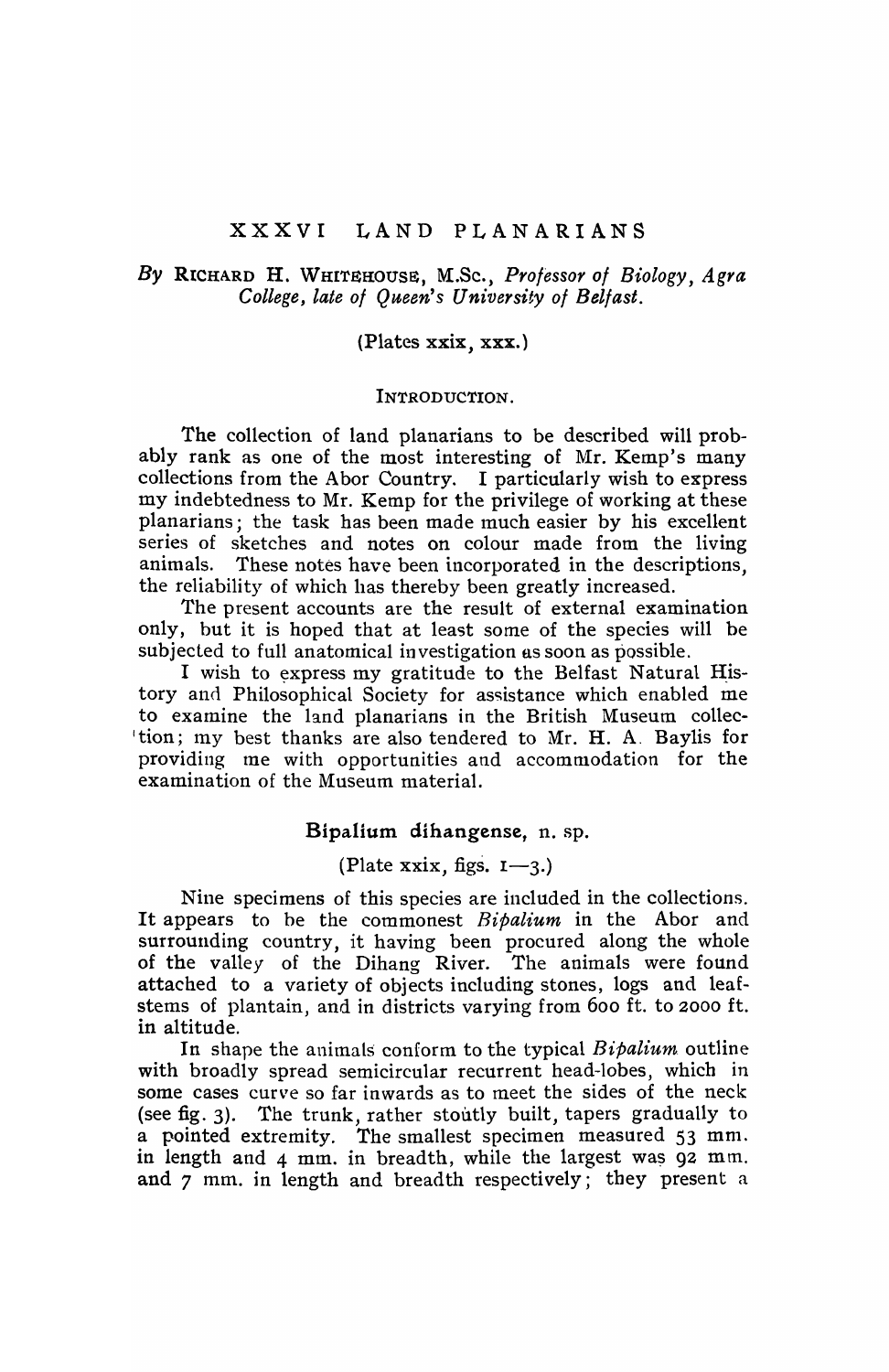comparatively stout build measuring from  $3$  mm. to  $4$  mm. in thickness, a measurement which includes the raised ambulacral surface of the ventral side.

It is not easy to assign any definite position in the body for the mouth and genital aperture, but there is very little error in stating that, in the larger animals, the mouth is about half-way along the ventral surface; in the smaller specimens, the mouth is considerably further back, approximately two-thirds from the anterior end. The genital aperture is not very far removed from the mouth and its position is best described as being  $\gamma$  mm. to Io mm. behind it. As a rule both apertures were clearly visible, though in two cases the most careful examination failed to reveal more than one aperture.

The ground colour of the dorsal surface in the living animal is described by Mr. Kemp as a 'dull reddish brown'; the preserved animal presents more of a yellowish brown, frequently, however, with a reddish tint at the sides of the body. Occasionally a distinct bluish shade is to be observed; closer scrutiny shows that it is the deeper tissues that are a very dark greenish blue, and this colour can be seen through the brown; where the outer tissue has been removed by injury, the clear greenish blue is well shown. Thus in one or two cases a variety of colour is shown by an indiscriminate distribution of light blue, dark blue, green and various shades of brown.

Along the mid-dorsal line runs a thin dark line from the head to the caudal extremity, which usually widens very slightly above the regions of the mouth and genital aperture. In some specimens there is just a suspicion of a lateral darker band at the edge, much broader than the median line, and only to be seen in certain parts; this, not being constant, must be regarded as a variation. A little distance inwards from the posterior edge of the lobes of the head is a dark line not usua11y so prominent as the median line (see fig.  $1$ ).

The ventral colouration in the living animal is described by Mr. Kemp as brownish pink with a pale ambulacral surface, the head being somewhat dusky. In the preserved animal, the general surface is a light creamy brown or light biscuit colour; at the edges, the reddish (in some cases greenish) tint of the dorsal surface encroaches in the form of a seam. The head is alwavs a little darker than the rest of the ventral surface. From the neck to the extreme posterior, in the mid-ventral line, is the whitish ambulacral surface, forming a prominently raised ridge, rather less than one-third the width of the body; in the region of the pharynx and genital organs it is somewhat wider; anteriorly, it is flat, and the shading gives, as in  $B$ . giganteum, a remarkable arrow-head appearance (see fig. 6).

Eyes surround the entire fringe of the head and lobes, and are continued round to the sides of the neck where they form a black patch; they are extremely numerous, and at the sides of the neck are much more closely approximated than on the head.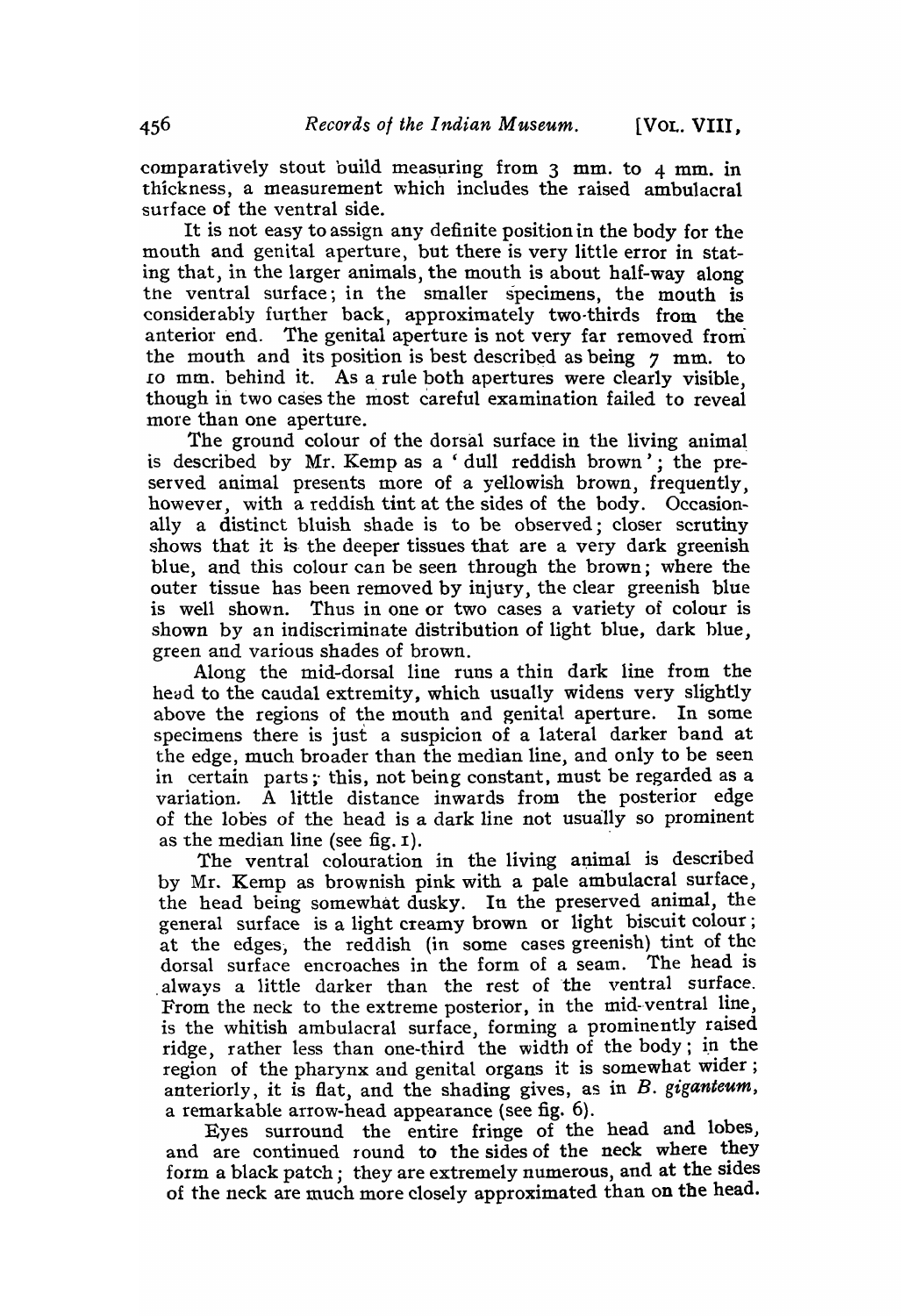### Bipalium giganteum, n. sp.

(Plate xxix, figs.  $4-6.$ )

Eleven specimens of this species were obtained from three different localities, viz., the Rotung district, Kobo, and Dibrugarh in Assam; it thus appears that it has a fairly wide distribution. In many particulars, it bears a close resemblance to *B. dihangense*, and was occasionally found side by side with that species.

The animals are large, the smallest measuring 103 mm. in length and 7 mm. in breadth, while the largest attained the length of 217 mm. and a breadth of IS mm.; these measurements are those of spirit-preserved animals, and thus the living creatures must be capable of extending to a considerably greater length.

The colour of the dorsal surface resembles that of B. *dihan\**  gense and is an even dull brown; in the majority of cases, however, the brown is considerably altered by the presence of an underlying dark bluish colour; in fact the appearance is strongly suspicious of a dark slaty blue colouration covered by a secreted brown mucus.

Ventrally, the colour is markedly different from B. *dihan· gense;* it is an unmistakable blue grey, and lighter in shade than the blue of the underlying tissues of the dorsal surface. The under surface of the head is generally a little paler than the trunk. The ambulacral surface is much paler than the rest of the ventral surface, and forms a very prominent ridge to the extreme posterior; the anterior end of the ambulacral surface, which is flat, by reason of the shades of colour, presents very markedly the form of an arrow head (see fig.  $6$ ); true, the same thing is shown in other species, but is not nearly so pronounced as in this one.

In the majority of cases, the mouth is situated near the middle of the body, but its position is variable and it may lie nearly two-thirds from the anterior end. In many specimens, the pharynx was protruded through the mouth as a creamy frill, and in some instances had also been forced through the body wall on the dorsal surface; this suggests that the pharynx is of enormous size. The genital aperture is usually about one-third the distance between the mouth and the posterior end of the body, though this distance may be increased to one-half.

#### Note on **Bipalium** smithi (v. Graff).

With regard to *Bipalium giganteum,* it appeared from v. Graff's description of  $B$ *ipalium smithi*, reported from Darjiling, that the two might be identical; but a careful examination of the type specimen in the British Museum disposed of this likelihood. It may not be out of place to add a brief account of this species which refets to the complete specimen in the British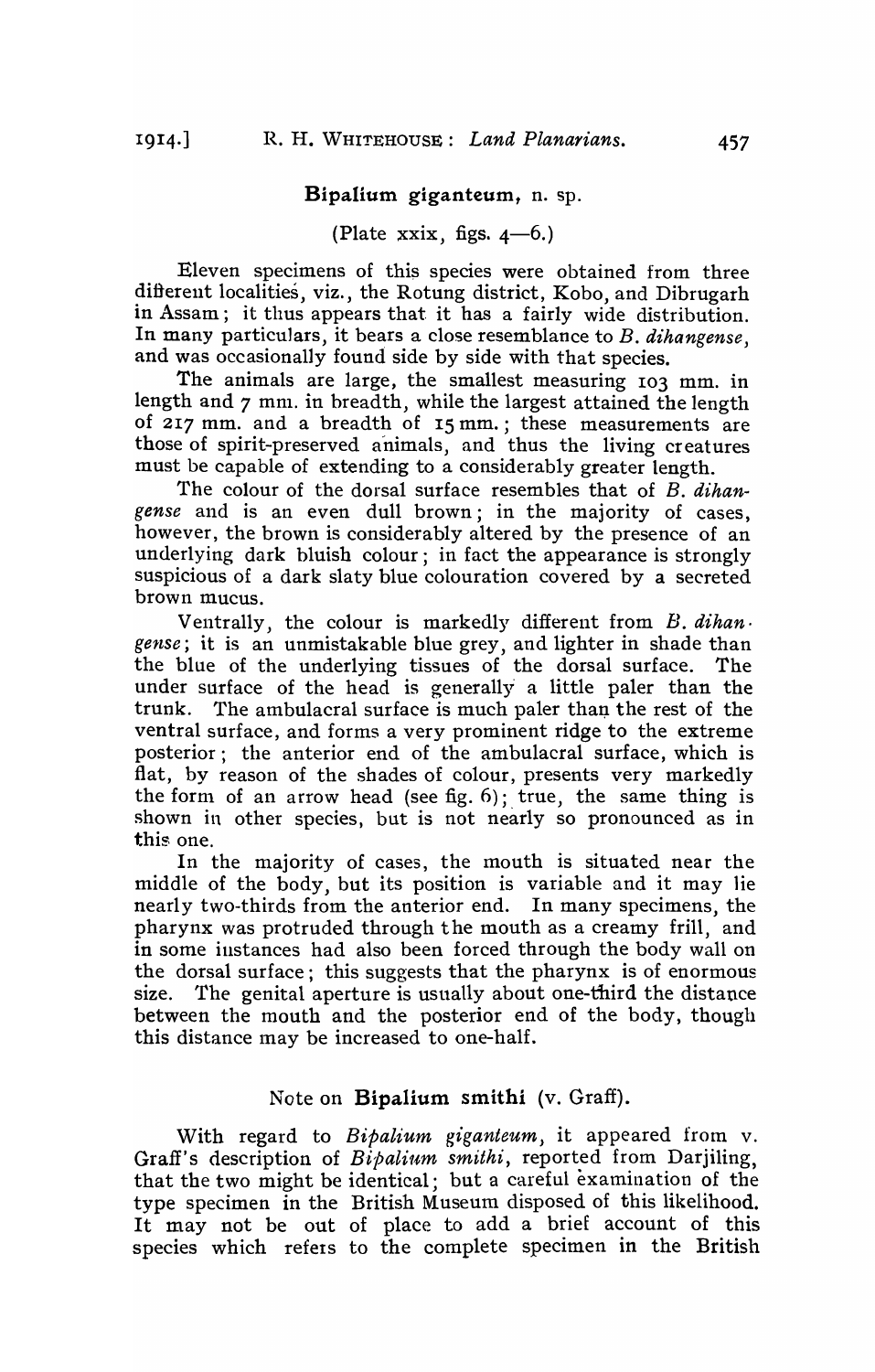Museum of Natural History, South Kensington. Its measurements are: length 54 mm., breadth 8 mm., breadth of the head 7 mm., breadth of the neck 4 mm., breadth of ambulacral surface 3 mm. The colour dorsally is a velvety bluish black with just a touch of dull brown; the brown is more emphasized anteriorly until on the head the colour is a dirty yellowish brown with touches of rust colour. Ventrally, from the edge, the dorsal colouration passes gradually into a rusty brown, which is then sharply defined from the ambulacral surface; the flat ambulacral surface is made up of two colours  $(1)$  a narrow median deep cream, bordered on each side by (2) a light green band. The dorsal surface is much flatter than the ventral, but I would scarcely say that the edges were sharp. The ambulacral surface is not raised above the general surface, and its extreme anterior end has a pale arrow-head form of light biscuit-brown colour. The under surface of the head is a dark rusty brown. The position of the mouth and genital aperture were not to be made out with certainty.

# Bipalium delicatum, n. sp.

#### (Plate xxix, figs. 7 and 8.)

Two specimens from Rotung, at an altitude of 1300 ft., have been included under this name, the form' and colour pattern of which are similar; the general colour, however, is markedly different, one being light brown and the other a very dark brown. Both specimens were found under stones.

The light coloured specimen attains a length of 55 mm., a breadth of 5 mm. and a thickness of 3 mm. The head, which appears a little damaged, is semicircular in form and is not a great deal wider than the trunk. The mouth is placed 30 mm. from the anterior end, and the genital aperture I9 mm. behind the mouth. The ground colouration of the dorsal surface is light brown with a median band of a much paler coldur extending nearly the whole length of the animal, and not well defined at the edges; this median stripe expands somewhat on the head and loses itself gradually in the general colour of the head (see fig. 7). The ventral surface is pale and about the same shade as the dorsal median band.

The dark specimen measures 39 mm. long and 4 mm. broad; the mouth is situated 15 mm. and the genital aperture 35 mm. from the anterior end. Except for two apparently bleached patches, the whole of the ventral surface is of the same colour as the dorsal. The eyes are distributed indiscriminately round the head, and are continued for a very considerable distance along the sides of the body, approaching balf the animal's length. At tbe sides of the neck they form a well-marked patch. The paler specimen appears to have been dead some time before being preserved, and consequently, except at the neck, the eyes have been removed along with the rather disintegrated outer tissues.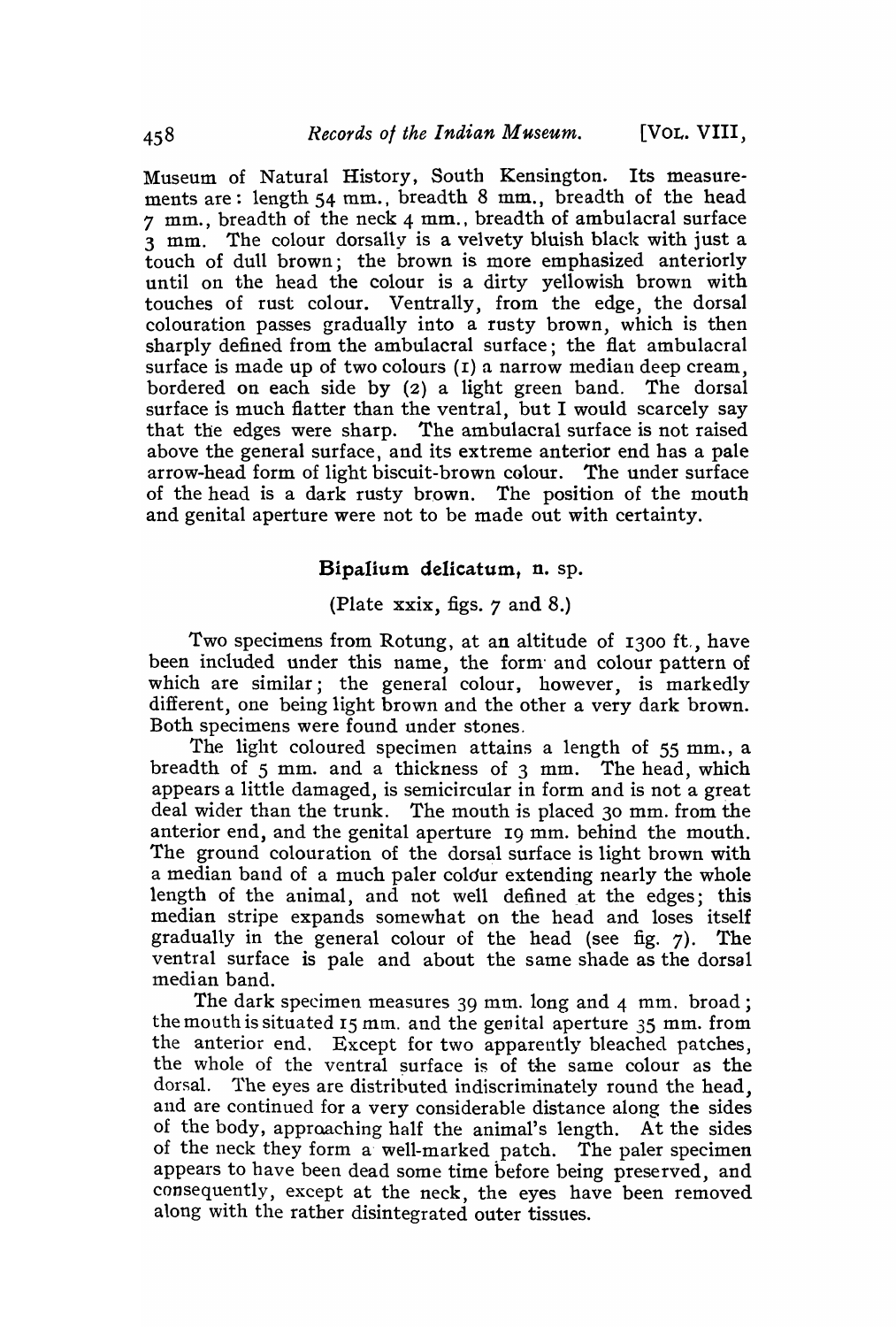#### Bipalium rotungense, n. sp

### (Plate xxix, figs. 9 and 10.)

One individual only of this species was secured, together with the specimens of *Bipalium delicatum.* It measures 55 mm. in length, 7 mm. in breadth, and 3 mm., including the raised ambulacral surface, in thickness. The head is a little broader than the body, and is followed by a neck  $4$  mm. wide. The ambulacral surface is  $1.5$  mm. wide; the mouth is placed 32 mm. and the genital aperture 42 mm. from the anterior end. The animal is thrown into deep wrinkles over the whole of its surface, indicating that it is capable of extending considerably longer than its present length.

The colour of the dorsal surface, in spirit, is a bluish grey with touches of brown here and there. Medially is a pair of narrow dark lines separated only by a narrow pale central band. Anteriorly, both these lines and the middle band gradually merge into the general colour of the head. On the extreme edge of the dorsal surface is a rather indefinite darker line, contrasting sharply with the paler ventral surface, but indefinitely marked off on its inner dorsal side. The eyes appear to be confined to the anterior margin of the head, to which they form a dark seam (see fig. 10).

The ventral surface is paler than the dorsal and of a medium grey colour, except on the head, where the shade is darker. The median ambulacral surface is almost white; in the region of the mouth and the genital aperture it is a little broader than elsewhere. .

# Bipalium sordidum, n. sp.

### (Plate xxx, figs.  $II-14$ .)

This planarian, of which one specimen only was found under a stone on the bank of the Yembung River, agrees in many features with v. Graff's B. *robiginosum,* but the head colouration differs in at least one important feature.

The specimen is 28 mm. long; the greatest breadth, a little beyond the middle of the trunk, is 4·5 mm.; at the neck it is only 2 mm. broad and the head measures 3 mm. across; in thickness the body attains 3 mm. The mouth and genital aperture are respectively 14 mm. and 21 mm. from the anterior end.

The dorsal surface is flat, and the colour in the living animal is described by Mr. Kemp as "very deep umber brown with profuse black mottling, leaving an irregular very pale median band " (see fig. 11). This very narrow pale band extends from the base of the head to the extreme posterior; its boundary is very irregular and its continuity is occasionally interrupted; above the mouth and genital aperture it widens very slightly. The mottling is much denser near the middle line than at the sides, and it is in this latter position that the reddish brown is shown most clearly; the base of the head is the darkest part of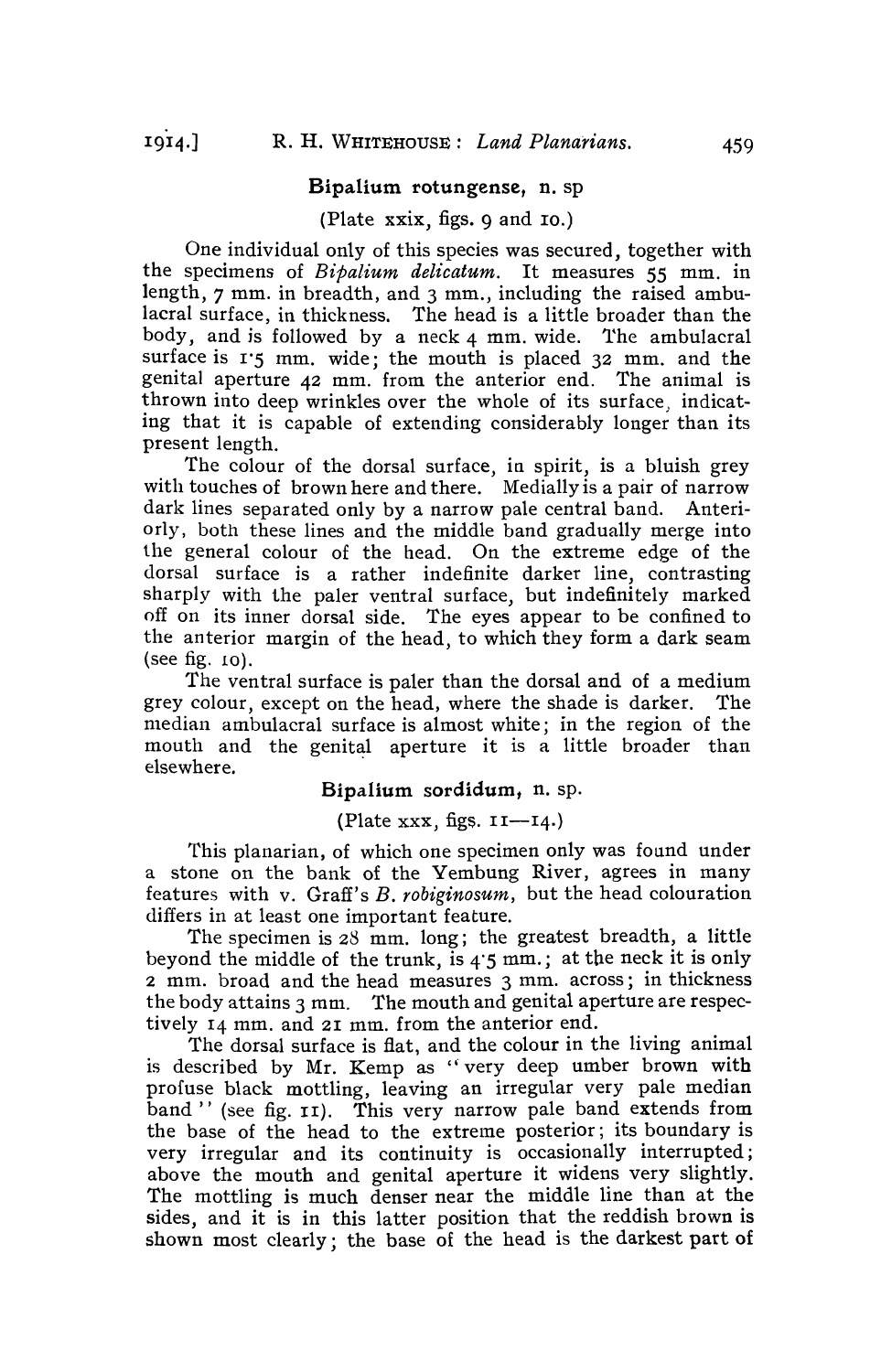the animal, and here it is practically black. In all these features of pattern this species agrees with *B. robiginosum.* (v. Graff); 'one difference, however, is that in the latter species, there are two prominent patches of clear reddish brown on the head, one on each side, inclined towards the middle line; such patches are not found in *B. sordidum.* Further, *B. robiginosum* is described as having a greenish or yellowish tone in the brown, though the colour seems variable; and the median line is described as stopping short of the extreme posterior.

The eyes are numerous and extend all round the head to the sides of the neck, where they are somewhat more ventral than dorsal. The head itself is not so broad as the body, whereas in *B. robiginosum* it is a little wider; preservation may have effected some contraction, but Mr. Kemp remarks that the head is not broadly expanded.

Ventrally, on either side of the ambulacral surface, the colour, in the living animal, is pale umber with very minute black specks; in the preserved animal it is a dirty brown colour. The ambulacral surface is much paler and in the preserved creature is a dirty white except in the middle line, which has a shade of brown (see fig. 14); this median portion is the only part of the ambulacral surface that is raised; at the mouth and genital aperture, it broadens out a little (see fig. I4). The under surface of the head is darker than the rest of the ventral surface.

Mr. Kemp notes that this planarian is much more sluggish in its habits than other allied species.

#### Placocephalus superbus, n. sp.

## (Plate xxx, figs. *15-20a.)*

All the eleven specimens of this species were found in the Rotung district. In length they range from 52 *min.* to I8 mm. ; the difference in length is due to the state of contraction, the 52 mm. specimen measuring only 2 mm. in breadth, while a 24 mm. specimen measured 4 mm. across. The dorsal surface is flat and the ventral' strongly convex; the ambulacral surface is not perceptibly raised above the general surface. The greater part of the trunk is of similar width, though the body tapers for some little distance from the posterior end to a rather pointed extremity.

The head is much depressed dorso-ventrally, has no prominent lappets, and is only marked off from the trunk by a slight constriction. The eyes are not very numerous but extend along the free edge of the head and on the sides of the neck; in some cases they are continued for a short distance along the sides of the trunk.

The dorsal colouration of this beautiful planarian consists of the following elements: an inner pair of black lines, closely approximated, with a narrow median pale buff stripe between; on their outer edges, these thin black lines fade gradually into a pale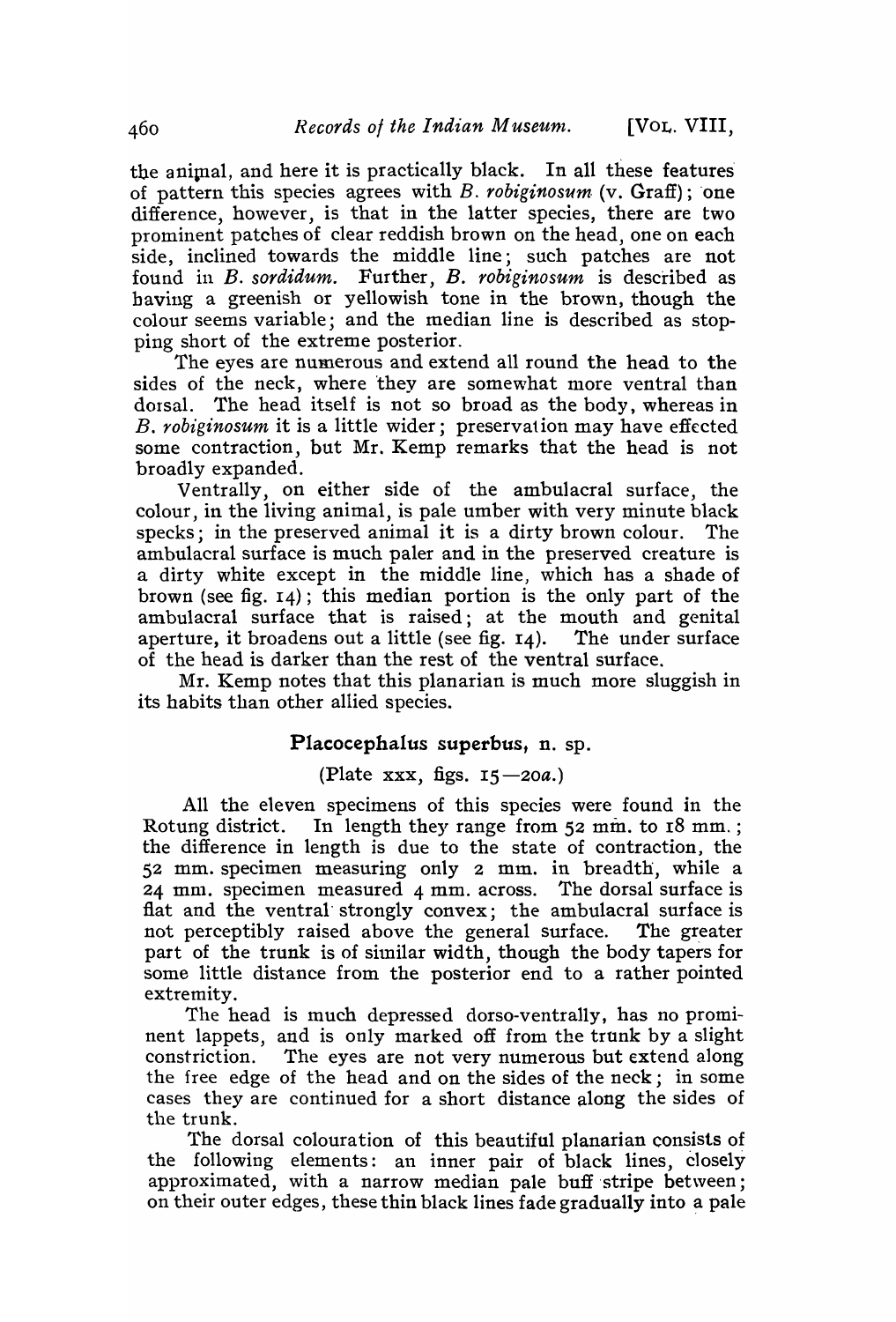umber stripe, which in turn merges into a broader band of dark chestnut colour; outside this, and sharply defined at both edges, is a broad black' stripe; beyond this, and at the extreme edge of the body, most specimens show a very narrow pale buff stripe, which, however, may be regarded as an encroachment of the ventral colouration. In general, the posterior end of the body is darker than the rest, the paler bands being much suppressed; the relative breadths of the colours between the broad and narrow black lines also vary frequently; occasionally, too, the inner pale umber is absent and its place taken by the dark chestnut colour which pales on reaching the outer black band.

In the region of the neck all the bands merge into a dusky area, but the head itself has a distinctive colouration, consisting of two semicircular bands, well defined from one another, a black border piece and an inner pale buff band (see fig. 17).

Ventrally, the ambulacral surface, scarcely raised above the general level, is very pale yellow-almost white-its width being about a quarter that of the body. On either side the colour may be described as a warm straw shade, slightly paler anteriorly. The mouth is situated at about the middle of the under surface, though occasionally it is a little beyond the middle. The genital aperture is three or four millimetres behind the mouth.

# *Appendix I*

It has been thought advisable to include a separate description of one specimen (ZEV $\frac{5299}{7}$ ) on the ground of a striking difference in the form and colour pattern of the anterior extremity, as well as minor differences in colour. Future investigation of the internal anatomy of this specimen will finally decide its position, but in the meantime it is probably better to include'it here.

The specimen is 52 mm. long with an almost uniform breadth of 24 mm.; its thickness measures only I mm. against the 3 mm. of the 24 mm. specimens; and the mouth and genital aperture are respectively 21 mm. and 36 mm. from the anterior end.

The patterns of the dorsal surface of the trunk are almost identical with the other specimens so far as the longitudinal black lines are concerned, except that the inner black stripes are proportionately a very little thicker. The real colour difference in the trunk is that between the inner and outer black lines is a pale lemon shade, chestnut-brown being entirely absent. Such comparatively insignificant a variation is not sufficient justification for separate treatment, but there is a striking difference in the form and colour of the anterior end. Here the specimen conforms to the Geoplanid type; no head-lobes are, present and there is no sign of a neck; the eyes are placed laterally and are sparsely distributed (see figs. I8 and 19). In colour there is a complete absence of the broad black seam round the anterior end, and nothing but a general dusky tone indicates the clearly defined head of the other specimens (see fig.  $18$ ). It is possible that the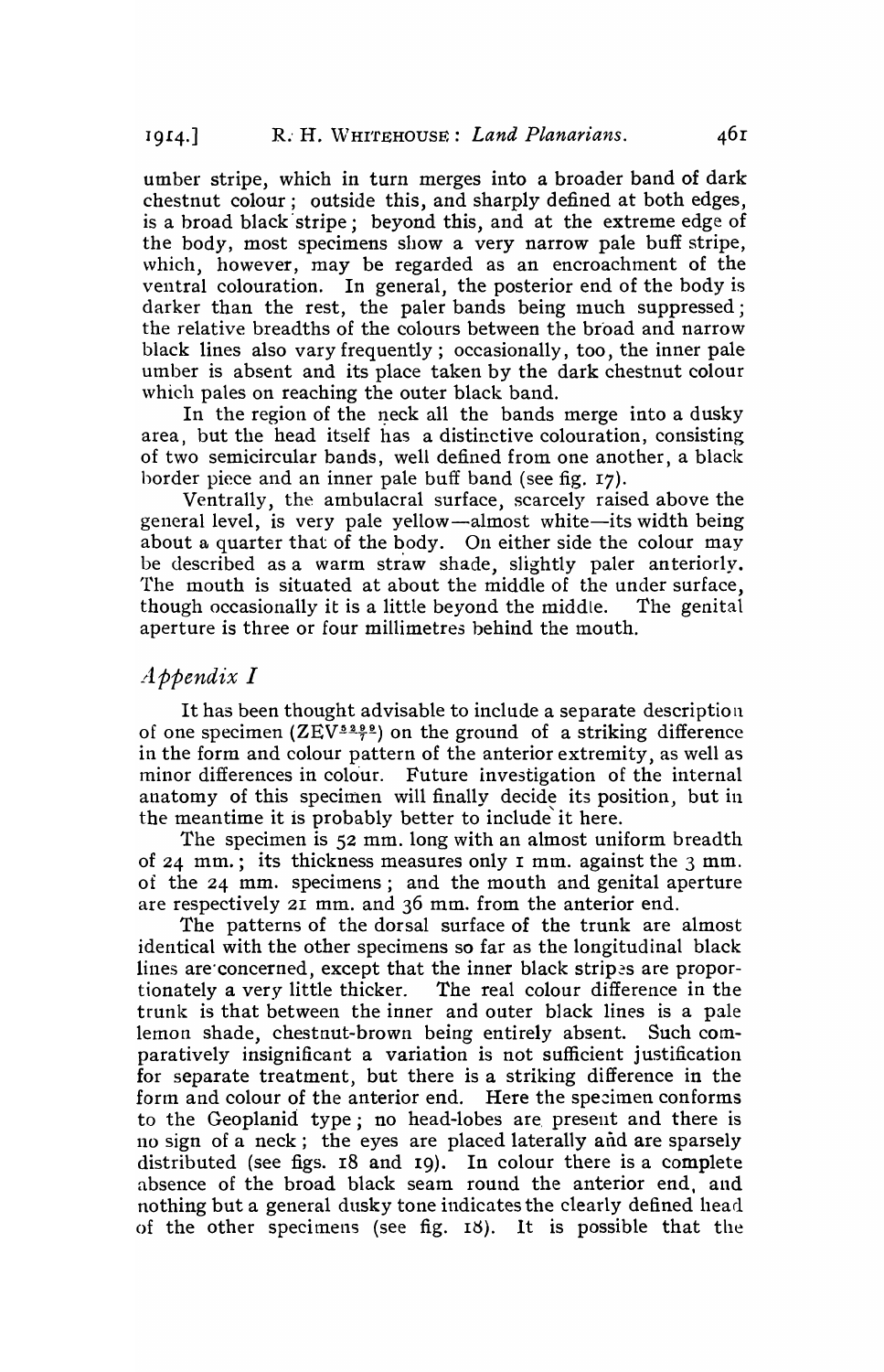extremely attenuated form of the body has resulted in the obliteration of the head lobe, which is never very prominent: such a striking correspondence of general colour pattern suggests that the difference in form of the head may thus be accounted for. Should the animal prove to belong to the Geoplanidae, the almost identical trunk colouration could only be accounted for by regarding it as an excellent case of mimicry.

The ventral surface colouration agrees with the other specimens.

# *Appendix II.*

Special attention should be drawn to one specimen (No. ZEV<sup> $5317$ </sup>, fig. 20a) which shows a distinct variety in dorsal head colouration. The dorsal colours are well defined, consisting of a pale buff median stripe, flanked on either side by a thin welldefined black line, which, on reaching the head, expands into two broad patches. On the outer side of each of these median black lines is a definite chestnut brown band, followed by the rather broad pale buff stripe before reaching the broad lateral black band; the body is edged by a repetition of the pale buff marking. As in the normal specimens, the head is fringed all round with a black seam.

The head markings remind one of *Bipalium diana* with its black edge to the head lobe, and the cephalic expansions of the median pair of black lines; this latter feature is also reminiscent of *Bipalium ceres.* But neither of these species has the same general colours or the lateral black bands in the trunk. The general colour of the animal closely resembles that of some varieties of *Bipalium proserpina,* but this latter species has no black edge to the head lobe. The animal under consideration might, of course, be regarded as a variety of *B. proserpina* in which the black edge to the head is a new feature, and the broad paired central black bands (see v. Graff's Monograph) have differentiated into a thin median pair of black, and an adjacent brown, band. For the present, however, I think it is advisable to include it as a variety of *Placocephalus superbus*.

# Pelmatoplana aurantia, n. sp.

(Plate xxx, figs.  $2I-26$ .)

Only a single specimen of this species was found, and was taken from under stones at Rotung. It measures 50 mm. in length) 4 mm. across, at its widest part, the region of the genital pore, and 3 mm. in thickness. 'fhe mouth is situated 18 mm. and the genital aperture 29 mm. from the anterior end. The body is sub-cylindrical for the first third of its length, beyond which it gradually becomes more depressed, tapering slowly from the genital region to a pointed extremity.

A number of eyes are present and extend round the sides and front: of the uptilted head; they are more numerous at the sides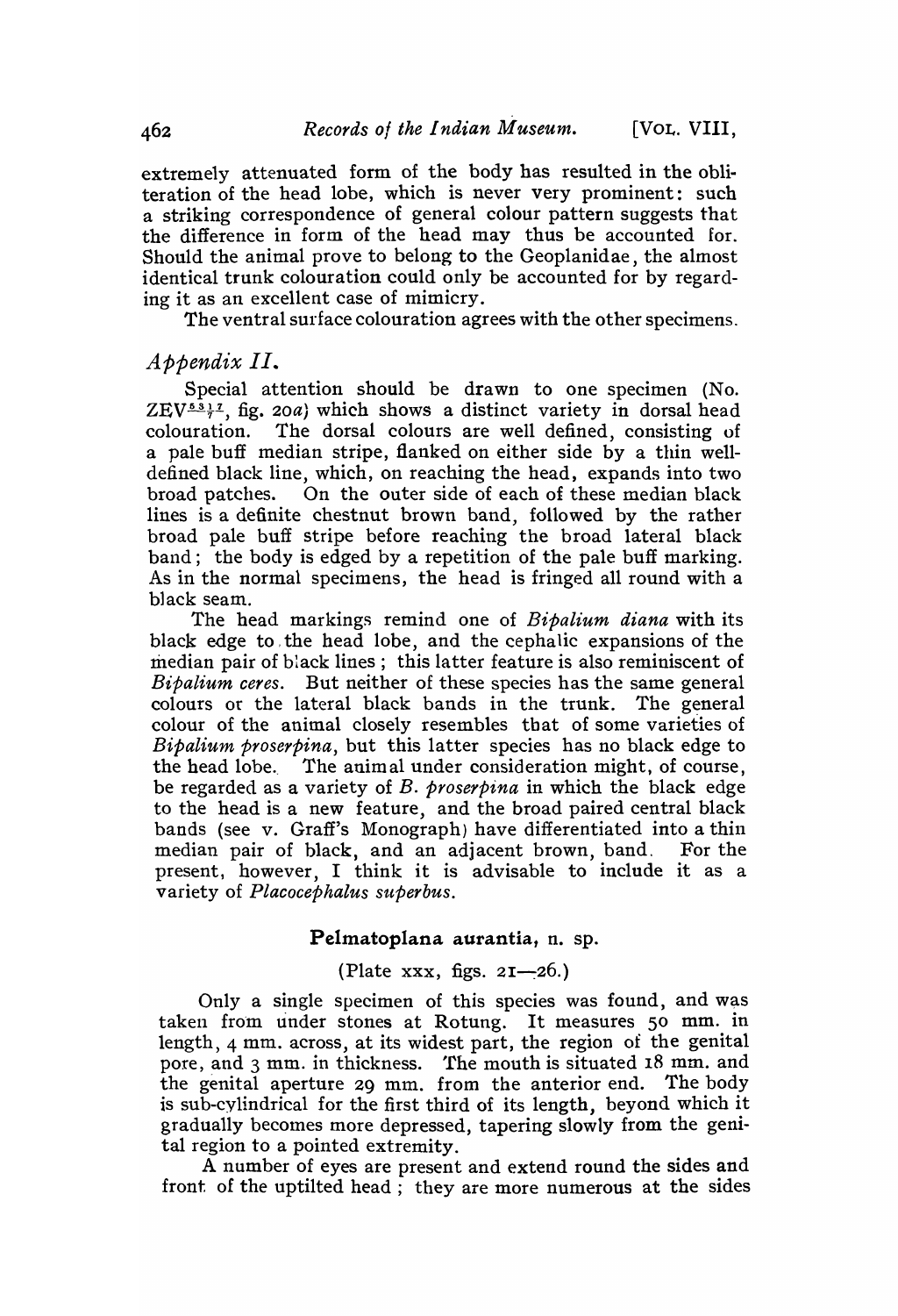than at the front where they practically form only a single row. The extreme anterior, in this specimen, is slightly insunken, a feature which is due to contraction (see figs.  $22-24$ ).

The living animal has, dorsally, a ground colour of orange yellow (brownish yellow in spirit), with a well-defined thin median black line, and a black line, a little distance removed from the edge, on either side, a little broader, and rather less defined, particularly on its inner border (see fig.  $25$ ). At the extreme posterior all three merge, forming an almost black extremity (see fig. 26). Between the black lines the tone is somewhat dusky compared with the outer edge which is bright orange yellow. This bright zone is carried to the ventral side with very little difference in shade except at the flat ambulacral surface itself which is much paler, and measures a millimetre or less in width. On the dorsal side of the head the longitudinal markings merge into a dark grey pigmentation (see fig.  $22$ )

The genital aperture is very prominent, but the mouth is much less so.

In many features, this species resembles *P. sondaica* (Loman), but its colour, greater breadth and fiat ambulacral surface differ from the latter species.

### Coty loplana pilleata, n. sp.

# (Plate xxx, figs.  $27 - 31$ .)

About thirty specimens of this planarian are included in the collection, all from the Yembung and Rotung districts. The largest specimen measures 105 mm. in length, even in a contracted condition, and the smallest is 50 mm. long; most specimens are a little more than 70 mm. long, 4 to 5 mm. broad and 3 mm. in thickness. Judging from the amount of wrinkling shown, it would appear that some of these planarians are capable of an extension to quite 130 mm., and probably much more.

'fhe dorsal surface is rather flat, while the ventral surface may be strongly convex, though in one collection made in Upper Rotung the ventral surface in all the specimens is nearly as fiat as the dorsal. The anterior end is raised at a considerable angle (see fig. 29) and bears, on its upper side, the two eyes, and on the ventral side, practically at the extreme anterior, a single sucker (see figs. 28 and 30). Mr. Kemp remarks that in the living animal the head appears slightly swollen, but this is scarcely noticeable in the preserved specimens.

While the colour-pattern remains constant, the shades of<br>ur vary very considerably. There is a mid-dorsal d ep colour vary very considerably. black line running from the extreme anterior (in some few cases starting short of this) to the posterior extremity, widening quite perceptibly above the pharyngeal and genital regions. On either side of this line is a narrow strip of bright lemon yellow, which is not always well defined from a broad lateral brown band,